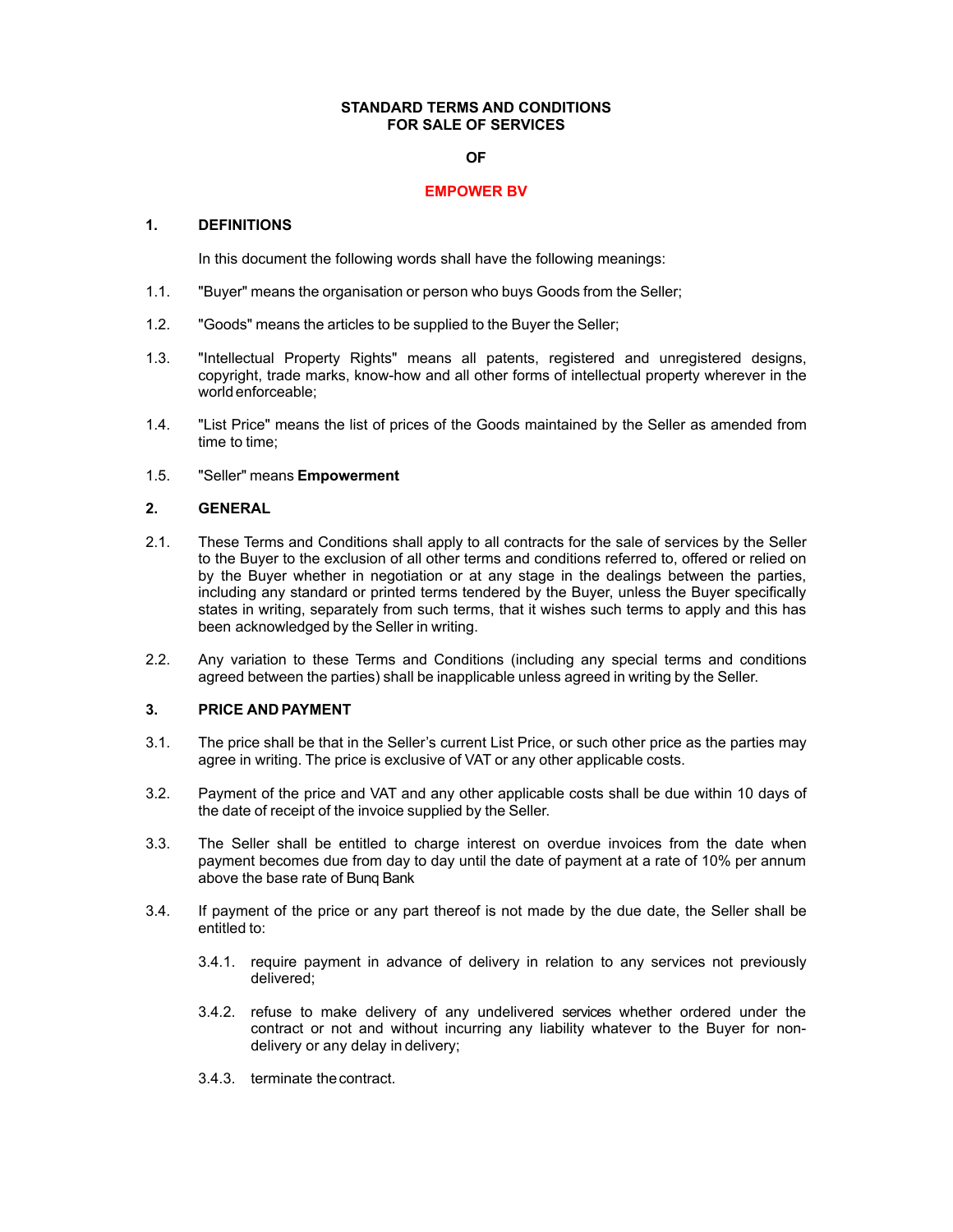## **4. DESCRIPTION**

Any description given or applied to the Services is given by way of identification only and the use of such description shall not constitute a sale by description. For the avoidance of doubt, the Buyer hereby affirms that it does not in any way rely on any description when entering into the contract.

### **5. DELIVERY**

- 5.1. Unless otherwise agreed in writing, delivery of the Services shall take place at the address specified by the Buyer on the date specified by the Seller. The Buyer shall make all arrangements necessary to take delivery of the Services whenever they are tendered for delivery.
- 5.2. Time for delivery shall not be of the essence of thecontract.
- 5.3. If the Seller is unable to deliver the Services for reasons beyond its control, then the Seller shall be entitled to provide an alternative solution for delivery ie different coach or different method of delivery.

### **10. LIABILITY**

- 10.1. No liability of any nature shall be incurred or accepted by the Seller in respect of any representation made by the Seller, or on its behalf, to the Buyer, or to any party acting on its behalf, prior to the making of this contract where such representations were made or given in relation to:
	- 10.1.1. the correspondence of the Services with any description;
	- 10.1.2. the quality of the Services;or
	- 10.1.3. the fitness of the Services for any purpose whatsoever.
- 10.2. No liability of any nature shall be accepted by the Seller to the Buyer in respect of any express term of this contract where such term relates in any way to:
	- 10.2.1. the correspondence of the Services with any description;
	- 10.2.2. the quality of the Services;or
	- 10.2.3. the fitness of the Services for any purpose whatsoever.
- 10.3. All implied terms, conditions or warranties as to the correspondence of the Services to any description or the satisfactory quality of the Services or the fitness of the Services for any purpose whatsoever (whether made known to the Seller or not) are hereby excluded from the contract.

# **11. LIMITATION OFLIABILITY**

- 11.1. Where any court or arbitrator determines that any part of Clause 10 above is, for whatever reason, unenforceable, the Seller shall be liable for all loss or damage suffered by the Buyer but in an amount not exceeding the contract price.
- 11.2. Nothing contained in these Terms and Conditions shall be construed so as to limit or exclude the liability of the Seller for death or personal injury as a result of the Seller's negligence or that of its employees or agents.

# **12. INTELLECTUALPROPERTYRIGHTS**

All Intellectual Property Rights produced from or arising as a result of the performance of this Agreement shall, so far as not already vested, become the absolute property of the Seller, and the Buyer shall do all that is reasonably necessary to ensure that such rights vest in the Seller by the execution of appropriate instruments or the making of agreements with third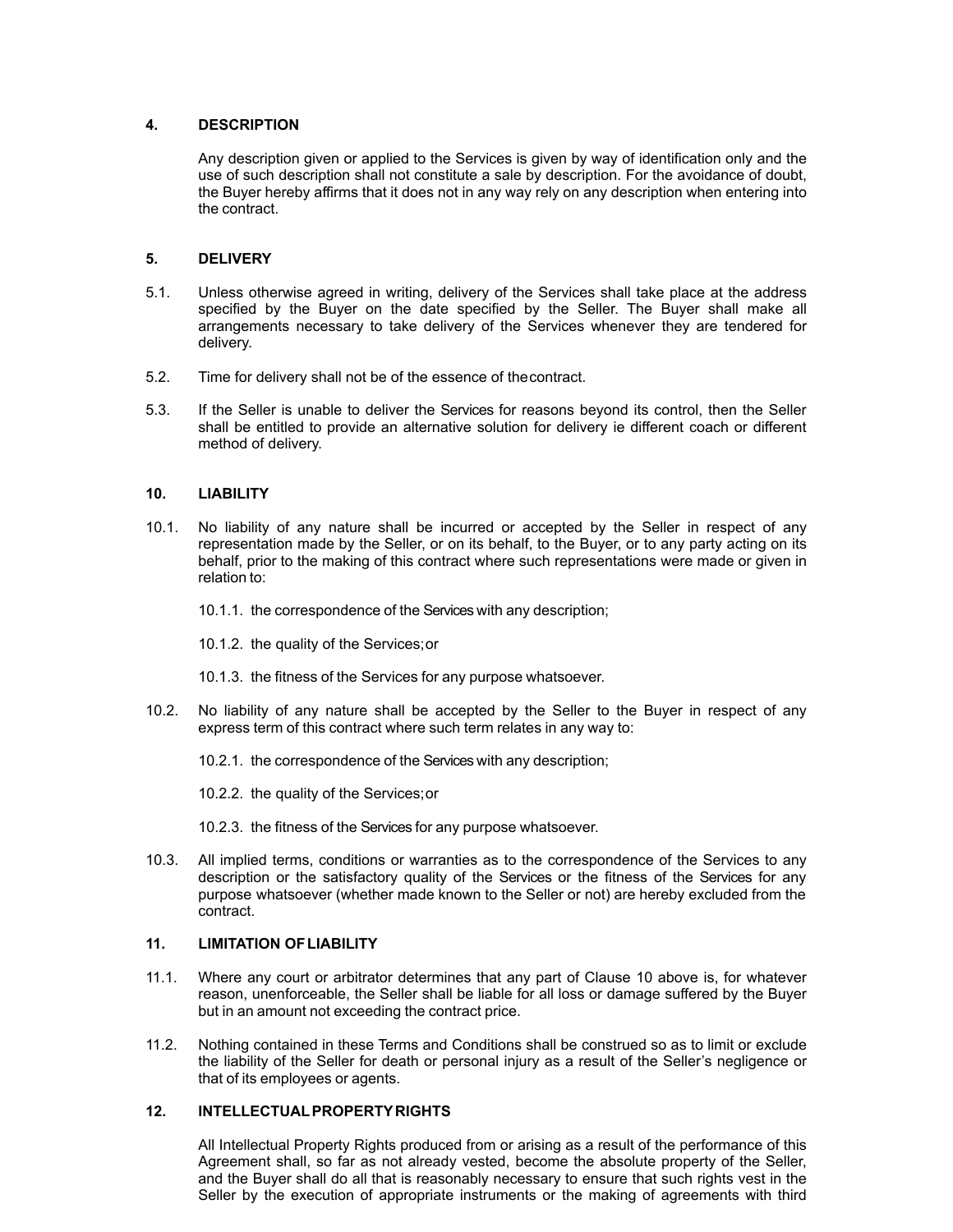parties.

# **13. FORCE MAJEURE**

The Seller shall not be liable for any delay or failure to perform any of its obligations if the delay or failure results from events or circumstances outside its reasonable control, including but not limited to acts of God, strikes, lock outs, accidents, war, fire, breakdown of plant or machinery or shortage or unavailability of raw materials from a natural source of supply, and the Seller shall be entitled to a reasonable extension of its obligations. If the delay persists for such time as the Seller considers unreasonable, it may, without liability on its part, terminate the contract.